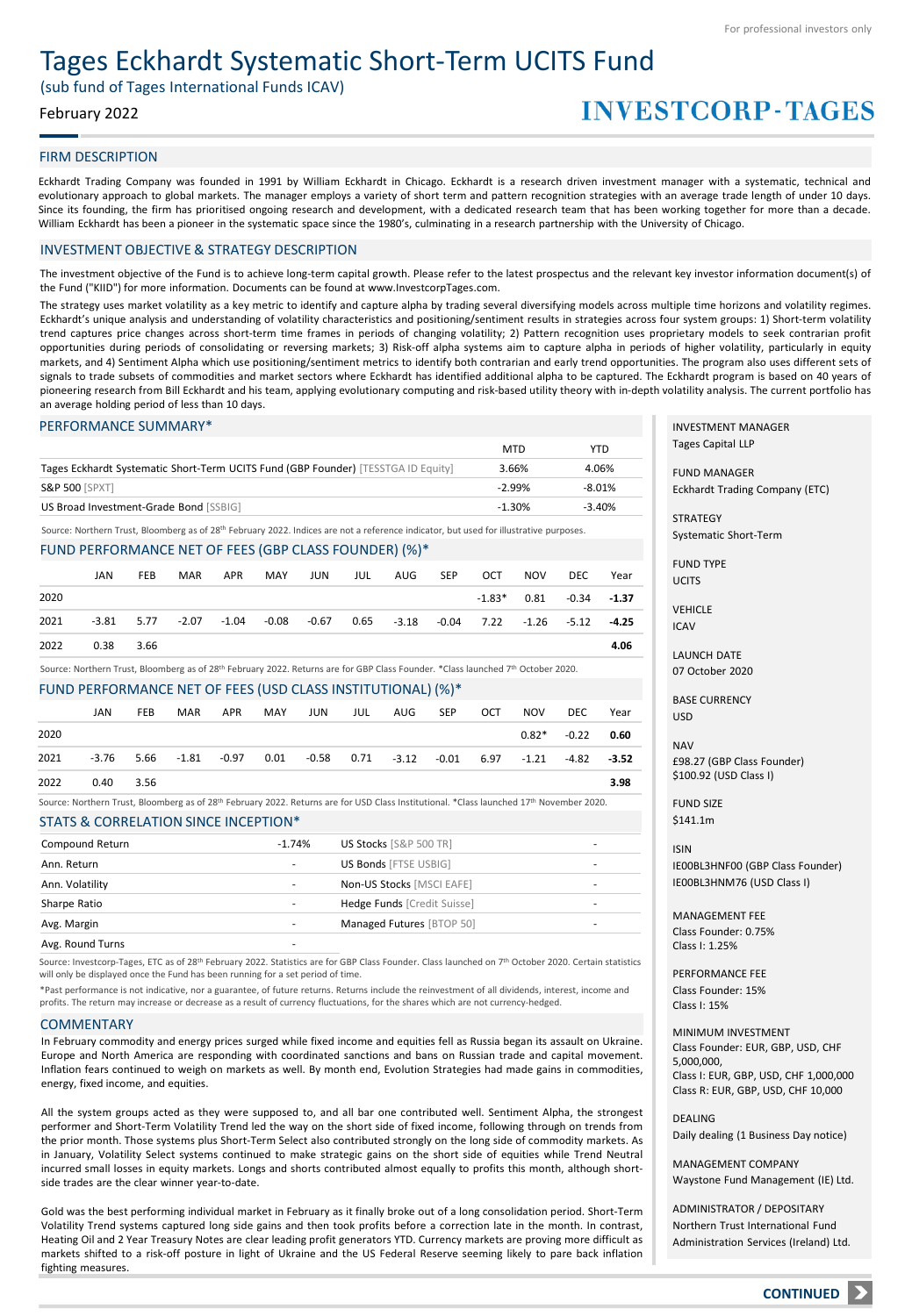# Tages Eckhardt Systematic Short-Term UCITS Fund

(sub fund of Tages International Funds ICAV)

## February 2022

# **INVESTCORP-TAGES**





Source: Investcorp-Tages, ETC. Data as at 28th February 2022.

# GROSS P&L BY SYSTEM GROUP\*



Source: Investcorp-Tages, ETC. Data as at 28th February 2022.



# COMMITMENT BY SYSTEM GROUP TOP 3 BEST/WORST PERFORMING MARKETS MTD



Source: Investcorp-Tages, ETC. Data as at 28th February 2022.

# RISK & REWARD PROFILE

| <b>Lower risk</b> |                                |  |                                 | <b>Higher risk</b> |  |  |  |
|-------------------|--------------------------------|--|---------------------------------|--------------------|--|--|--|
|                   |                                |  |                                 |                    |  |  |  |
|                   | <b>Typically lower rewards</b> |  | <b>Typically higher rewards</b> |                    |  |  |  |
|                   |                                |  |                                 |                    |  |  |  |

Risk Scale from the key investor information document(s) of the Fund ("KIID"). Risk 1 does not mean a risk-free investment. This indicator may change over time. Please refer to the risk glossary at the back of this document.

\*Past performance is not indicative, nor a guarantee, of future returns. Returns include the reinvestment of all dividends, interest, income and profits. The return may increase or decrease as a result of currency fluctuations, for the shares which are not currency-hedged. 

#### Investcorp

48 Grosvenor Street, London, W1K 3HW

Source: Investcorp-Tages, ETC. Data as at 28<sup>th</sup> February 2022.

Tel: +44 (0)20 3743 3476 Email: [IR-EU@investcorp.com](mailto:IR-EU@investcorp.com)